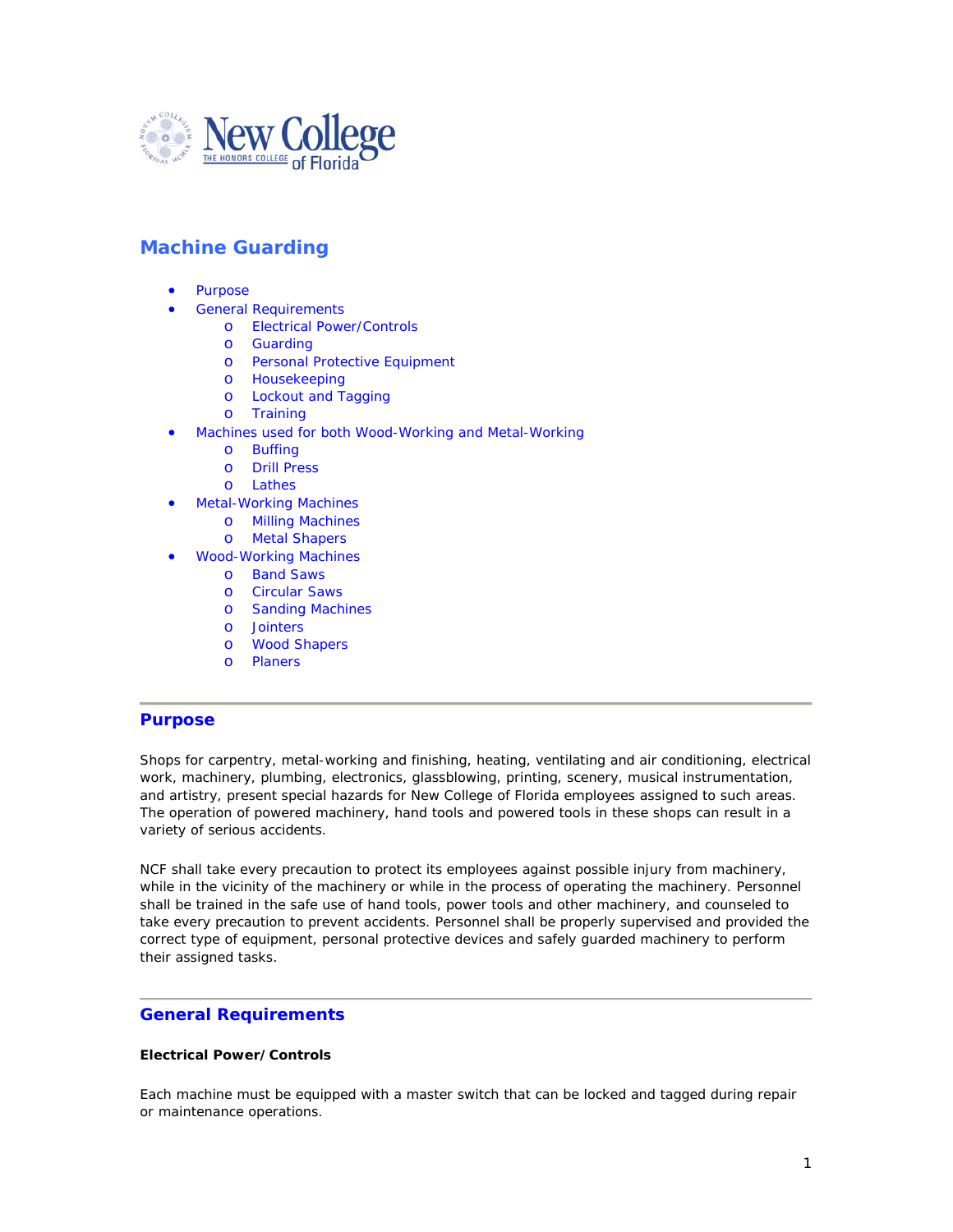Power controls and operating controls must be located within easy reach of the operator at his/her regular work station. Controls should be brightly marked and easily identified allowing the operator to cut off power at the point of operation.

Each machine must be provided with an appropriate electrical ground.

A trip device must be provided on machinery where injury might result if motors were to restart after power failures. This prevents the machine from operating when electric service is restored.

Main "kill" switches should be centrally installed, easily identified and accessible to shop supervisors or co-workers for use in interrupting power in emergency situations.

#### **Guarding**

Appropriate guards must be provided to protect the operator and other employees from hazards such as exposed belts, pulleys, sheaves, drive shafts, drive couplings, chains rotating parts, flying chips and sparks.

No employee shall operate and/or cause to be operated, any machinery without proper protective devices in place.

Combs (featherboards) or suitable jigs must be provided for use when a standard guard cannot be used as in dadoing, grooving, jointing, moulding and rabbeting.

#### **Personal Protective Equipment**

Appropriate eye protection must be worn by all machine operators and helpers where the operation of the machine may produce flying objects or dust.

Hearing protection must be utilized for jobs that involve the risk of loss of hearing as specified in the NCF Hearing Conservation Program.

Personnel must not wear loose fitting clothing or neckties while operating shop equipment. Gloves, rings, neck chains and other jewelry can be hazardous and must not be worn while operating or working on moving machinery. Long hair must be restrained to prevent poor visibility and being caught in the machinery.

Personnel are encouraged to wear heavy aprons when operating machinery that may produce kickbacks of stock.

#### **Housekeeping**

Metal slivers, sawdust and other debris should be cleaned from the machine using a brush or rag. Never use bare hands for the task. NEVER clean a machine while it is in motion.

Compressed air may be used for cleaning purposes only where reduced to less than 30 P.S.I. Eye protection must be worn while using compressed air to clean equipment.

Oily rags, waste, and other materials saturated with combustible substances must be disposed of in approved metal containers equipped with self-closing lids. These containers should be clearly marked for disposal of oily waste materials and must be emptied on a daily basis.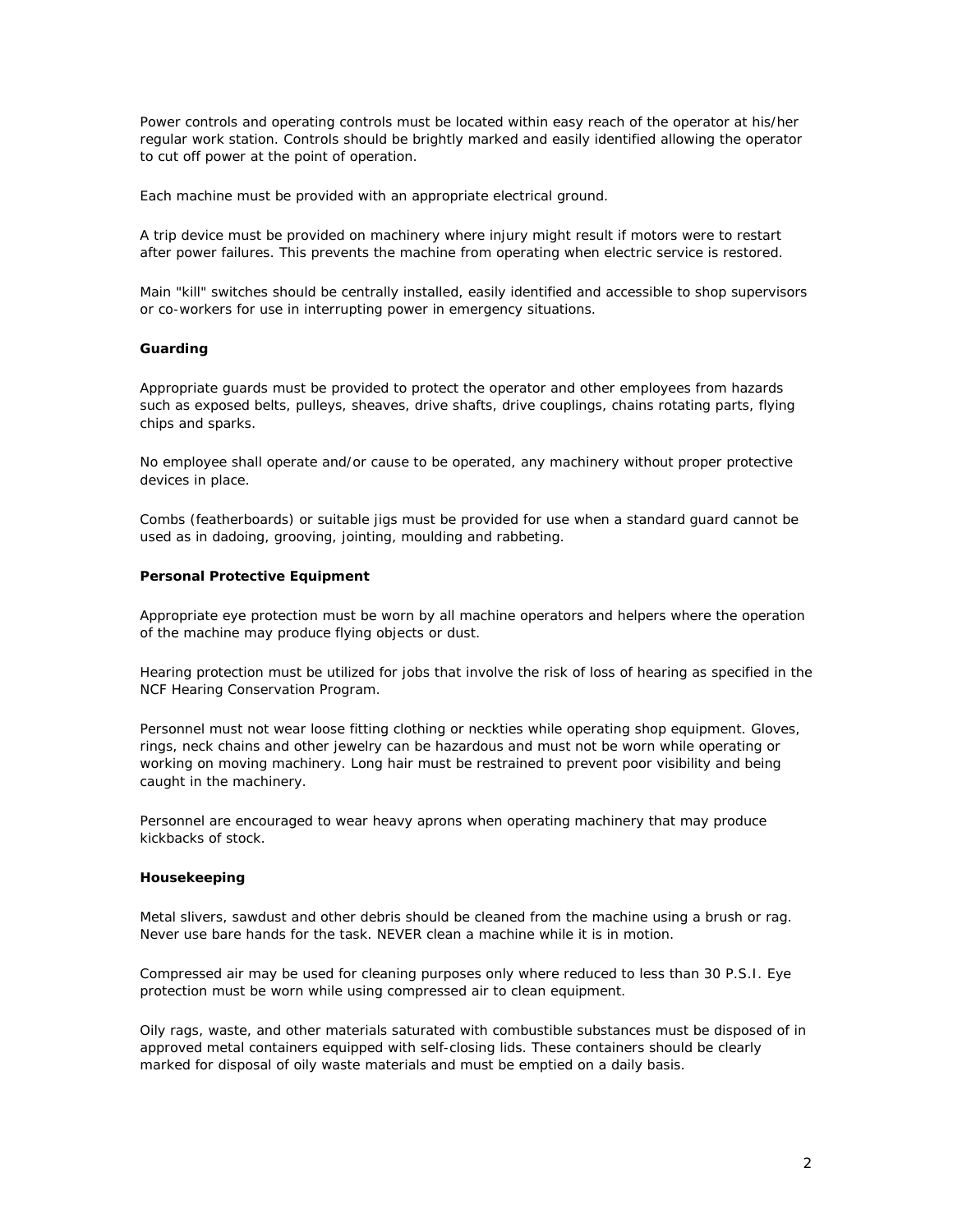Local exhausts should be installed on machines where large amounts of dust are produced, such as sanders and planers.

Safety zones surrounding machines should be established and marked. Machines should be spaced to allow for the establishment of safety zones.

#### **Lockout and Tagging**

Before any maintenance is attempted, the machine must be completely shut down and the control switch locked and tagged by the person performing the repairs, following the NCF Lock Out Tag Out Program. This will prevent accidental starting during the repair process.

### **Training**

Machines must be operated only by those personnel thoroughly trained by the supervisor in the operation of the specific piece of equipment. All manufacturer's operation manuals and diagrams should be kept by the shop supervisor and made available to employees responsible for operating the machine. The shop supervisor should contact the manufacturers in writing or contact the Department of Environmental Health and Safety if insufficient information on the machinery could result in unsafe operations.

Shop supervisors are responsible for constant observation of shop practices to ensure that all safety regulations are being followed. When unsafe acts are noted, it is the supervisor's responsibility to ensure that they are corrected and do not recur.

A safety procedure should be written for each machine, kept by the shop supervisor, and made available to operators. This procedure should include, but not be limited to:

- Clearing the operating area of obstructions. Designating the dimensions of a "safety" zone for the machine being used;
- Specifying the personal protection devices required during operation of the machine or when assisting the operator within the machine operating zone;
- Removing or checking for the wearing of loose fitting clothing, long free-flowing hair, jewelry, such as rings and neck chains, neckties or any other wearing apparel that would increase the risk of accidents;
- Inspection of the machine prior to each start. This should include:
	- o check of operating controls;
	- o check of safety devices;
	- o check of power drives, sharpness of cutting edges and other parts which are to be used. Any deficiencies noted must be corrected prior to operating the equipment.

## **Machines used for both Wood-Working and Metal-Working**

#### **Buffing and Wire Brushing Wheels**

Operators must wear eye protection when using buffing wheels, in order to protect against the dust particles generated during the buffing operation. Goggles are preferred where the buffing operation is likely to produce large amounts of dust.

Operating wire brushing wheels can be especially hazardous because the wires tend to break off during operation, becoming high speed missiles. Goggles or face shields and leather gloves must be worn when operating wire brushing wheels. Use of an apron is encouraged to allow greater body protection.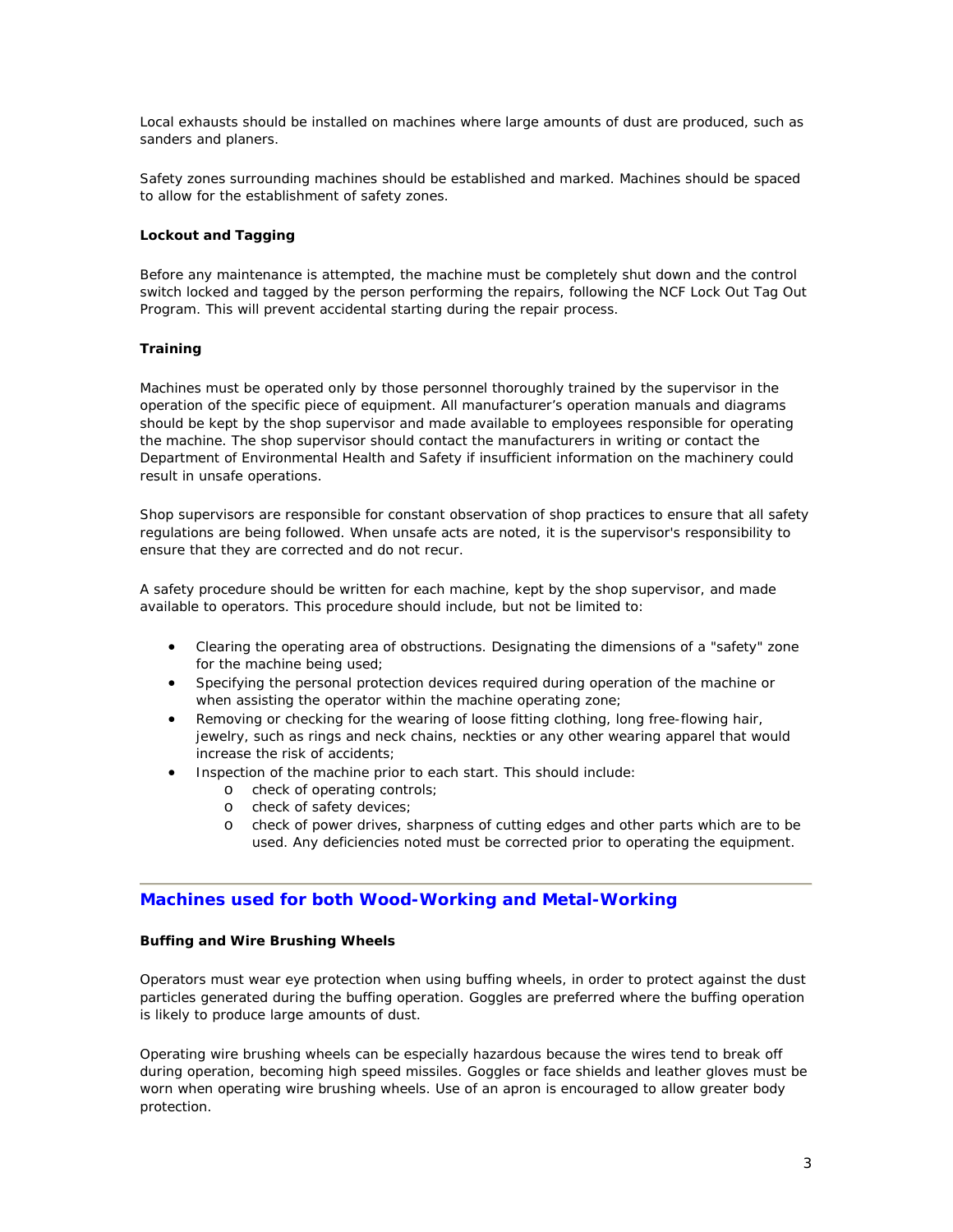#### **Drill Presses**

The most common causes of injury in drilling operations are: coming in contact with the drill bit; being struck by insecurely clamped materials being worked on; flying metal chips, or wood shavings; leaving the key in the chuck; and brushing shavings away with the bare hand.

General requirements include:

- Stock must be properly secured to the press to prevent accidental movement during drilling;
- The operator must not attempt to make measurements near the tool, reach across the table, or adjust the machine or stock while the machine is in motion;
- Operators and assistants must wear eye protection when operating or within close proximity of the drill press when it is being operated;
- All power transmission parts must be effectively guarded. A spring-safety guard is recommended to guard the drill bit and catch metal slivers and wood chips.

#### **Lathes**

The most common cause of injury in lathe operations are: contact with projections on work or stock; flying metal chips or wood shavings; hand braking the machine; leaving the key in the chuck; and catching loose clothing or wiping rags in the revolving parts.

General requirements include:

- Operators and assistant must wear eye protection when operating the lathe or within close proximity of the lathe during operation;
- Operators must allow lathes to stop of their own accord. Hand pressure should never be used to stop spinning chucks after power has been turned off;
- Each exposed power transmission part must be effectively guarded for complete operator protection;
- Operators must avoid taking deep cuts when working with wood since this can result in the cutting tool being forcibly ejected;
- Operators must not wear loose clothing, long hair and jewelry that may become tangled in the revolving parts of the machinery;
- Stock must not be measured or calibrated while the lathe is in motion;
- Cutting heads must be covered as completely as possible by metal hoods or shields. The guard should be designed in such a manner as to allow easy access to make adjustments to the stock or cutting head. Where an exhaust system is used, the metal guard must form part or all of the exhaust hood.

## **Metal-Working Machines**

#### **Milling Machines**

Most milling machine accidents occur when operators unload or make adjustments. Examples include: failure to draw the job back to a safe distance when loading or unloading; leaving the cutter to remove chips while the machine is in motion; and using incorrectly dressed cutters.

General requirements include:

• Eye protection must be worn while operating such machinery;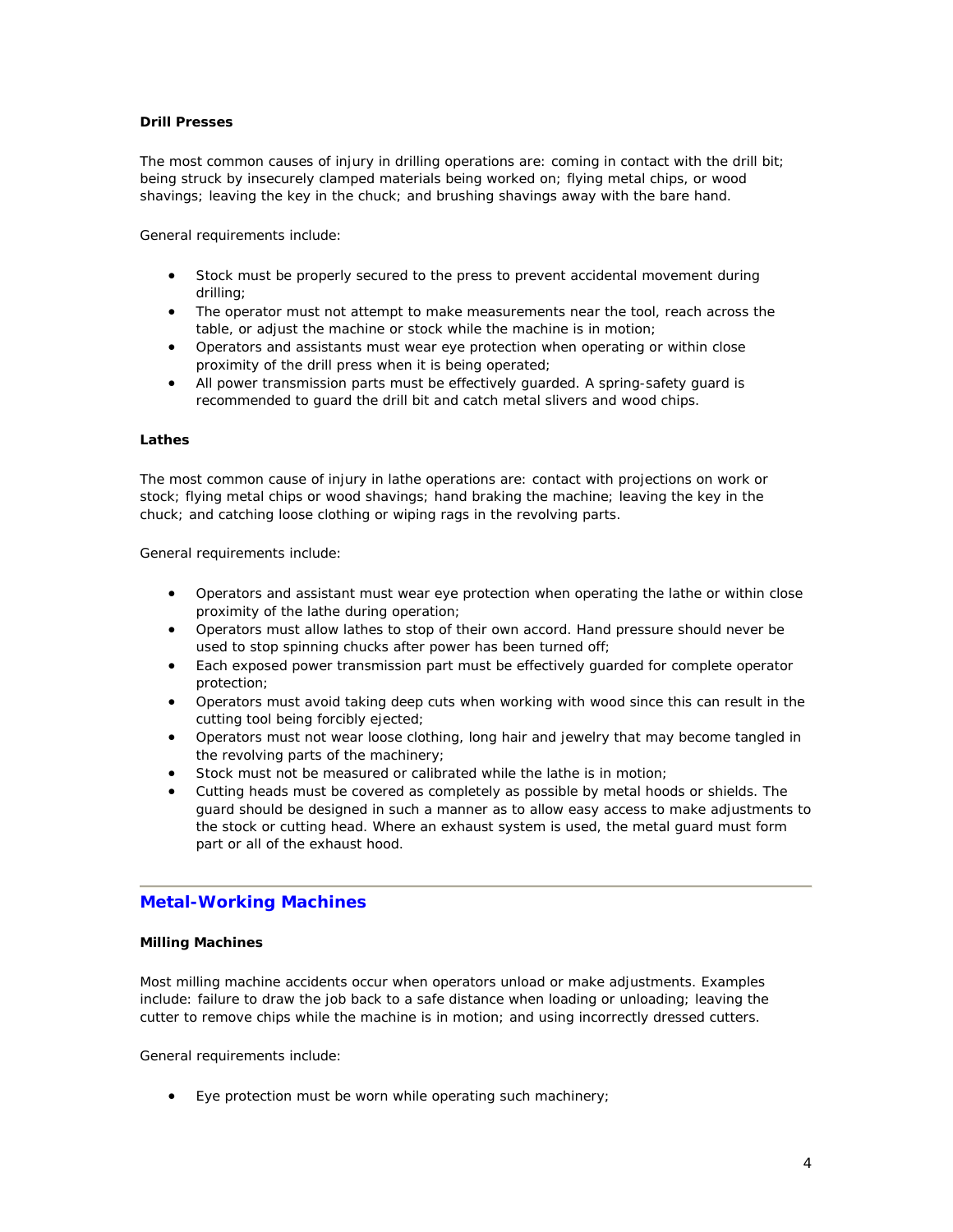- Shims, blocks and clamps must be used to hold stock in place. The operator must make certain that such clamping devices are mounted low enough to clear the arbor and cutter;
- The table must be lowered before backing work under a revolving cutter;
- Adjustments must not be made to the speed of the machine, the rate of feed or coolant flow, or other function, while the machine is in operation. If the machine is equipped with hand-adjusting wheels, they must be mounted on the shaft by clutches or ratchet devices, so that the wheels do not revolve when the automatic feed is used;
- Horizontal machines must have a splash guard and pans for catching thrown cutting lubricant and lubricant running from the tools;
- Hand tools must not be left on the worktable at any time;
- Operators must not reach around cutters to remove metal chips or debris. Brushes should be used to clean machines.

#### **Metal Shapers**

- The most common causes of injury in shaping operations are: placing the hand or fingers between the tool and work; running the bare hand over sharp metal edges; measuring the job while the machine is running; and failing to clamp the work or tools securely before starting the cut.
- General safety procedures include:
- Eye protection must be worn when operating power presses;
- Mechanical presses containing full revolution clutches must incorporate a single stroke device and an anti-repeat mechanism into the press system;
- Pressure on hydraulic presses must be bled off and switches locked out before maintenance is performed;
- Point of operation guards must protect the operator by one of the following methods:
	- o by preventing and/or stopping' normal stroking of the press if the operator's hands are inadvertently placed in the point of operation;
	- o by preventing the operator from inadvertently reaching into the point of operation;
	- o by designing the controls such that the operator must use both hands to operate the press and locating the controls at a safe distance from the point of operation;
	- o by enclosing the point of operation before a press stroke can be initiated.
- Hand tools must be used to free and remove stuck work or scrap pieces from the die. This should never be attempted with hands.
- A regular inspection program must be established and maintained to ensure that all parts, auxiliary equipment and safeguards are in good repair and properly adjusted.

## **Wood-Working Machines**

#### **Band Saws**

The most common type of injury associated with band saws results when the operator's hand(s) make contact with the saw blade.

General regulations for the use of band saw include:

- Eye protection must be worn when operating band saws;
- The cutting edge of the blade must be completely enclosed by an adjustable guard, except at the point of operation.
- Both upper and lower drive wheels must be completely enclosed by solid metal, woven wire mesh or expanded sheet metal and securely fastened to the metal framework.
- Each saw must be provided with a tension control device to ensure proper operating tension at all times.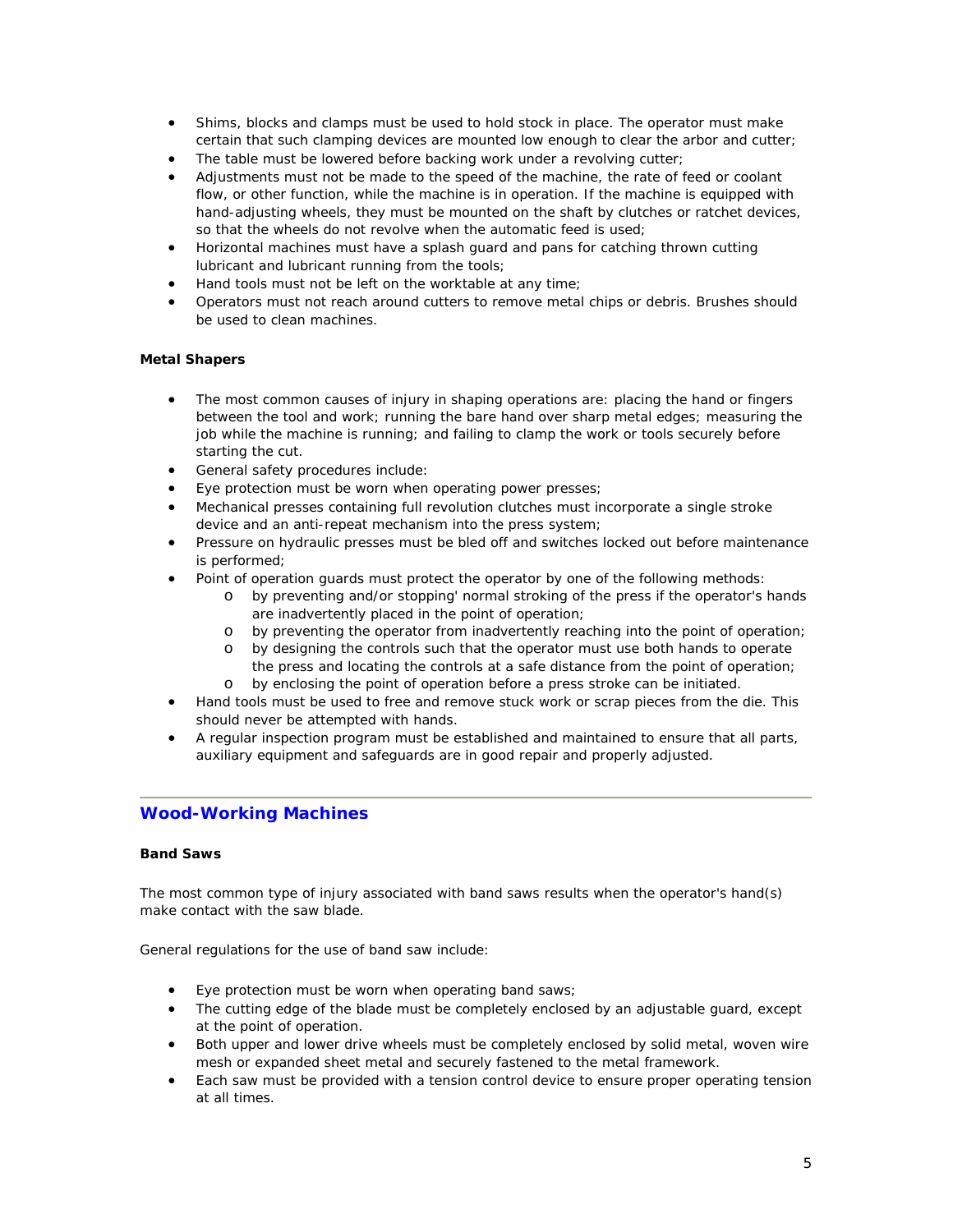- Effective brakes must be provided to stop the wheel in case of blade breakage.
- The operator must use extreme caution to ensure that his hands do not come in contact with the saw blade during operation.

## **Circular Saws**

Table saws, radial arm saws, overhead swing saws, straight line pull cutoff saws, electrical miter saws and other machines containing circular saw blades are included in this section.

Circular saw operators are most frequently injured when their hands slip off the stock while pushing it into the saw, or when holding the hands too close to the blade during the cutting operations. Injuries involving kickbacks are also quite common.

General regulations include:

- Eye protection must be worn when operating circular saws;
- Table saws must be equipped with a guard which protects the portion of the saw above the table. The guard must automatically adjust itself to the thickness of the material being cut in order to provide continuous protection from the blade.
- Table saws (unless self-fed with rollers or a wheel in the back of the saw) must be provided with a spreader fastened securely behind the saw. Circular ripsaws must be provided with sectional non-kickback fingers or dogs.
- The part of the saw blade underneath the table must be completely enclosed.
- Swing saws, radial saws and cutoff saws must be designed to return gradually and automatically to the starting position when released by the operator.
- Stock must be held against a gage, never sawed freehand. Freehand sawing endangers the hands and may cause work to get out of line and bind on the saw.
- The operator should stand out of the line of the stock he is ripping to avoid being injured by kick backs. A heavy leather or plastic apron or abdomen guard gives additional protection.
- A circular saw should be stopped when the operator leaves it. Injuries have been caused by saws still coasting with the power off.

#### **Sanding Machines**

General requirements for personnel operating sanding machines including:

- Eye protection must be worn by operators and assistants;
- Dust respirators must be worn by those operating the machine, in close proximity of the operation, and/or when cleaning up;
- Belt sanders must have guards placed at each in running nip point on the power transmission and feed roll parts;
- The unused run of the sanding belt must be guarded.
- Manually fed sanders must have a work rest which is used by the operator to support the work properly;
- Sanding belts should be the same width as the pulley-drum, should be free of cracks and badly worn spots and frays, and should be adjusted tightly against the pulley-drum before use.

#### **Jointers**

Hand-feed jointers are one of the most dangerous machines in wood working shops. They are responsible for injuries caused when operators catch their hands and/or fingers on the knives, especially when short lengths of stock are being jointed.